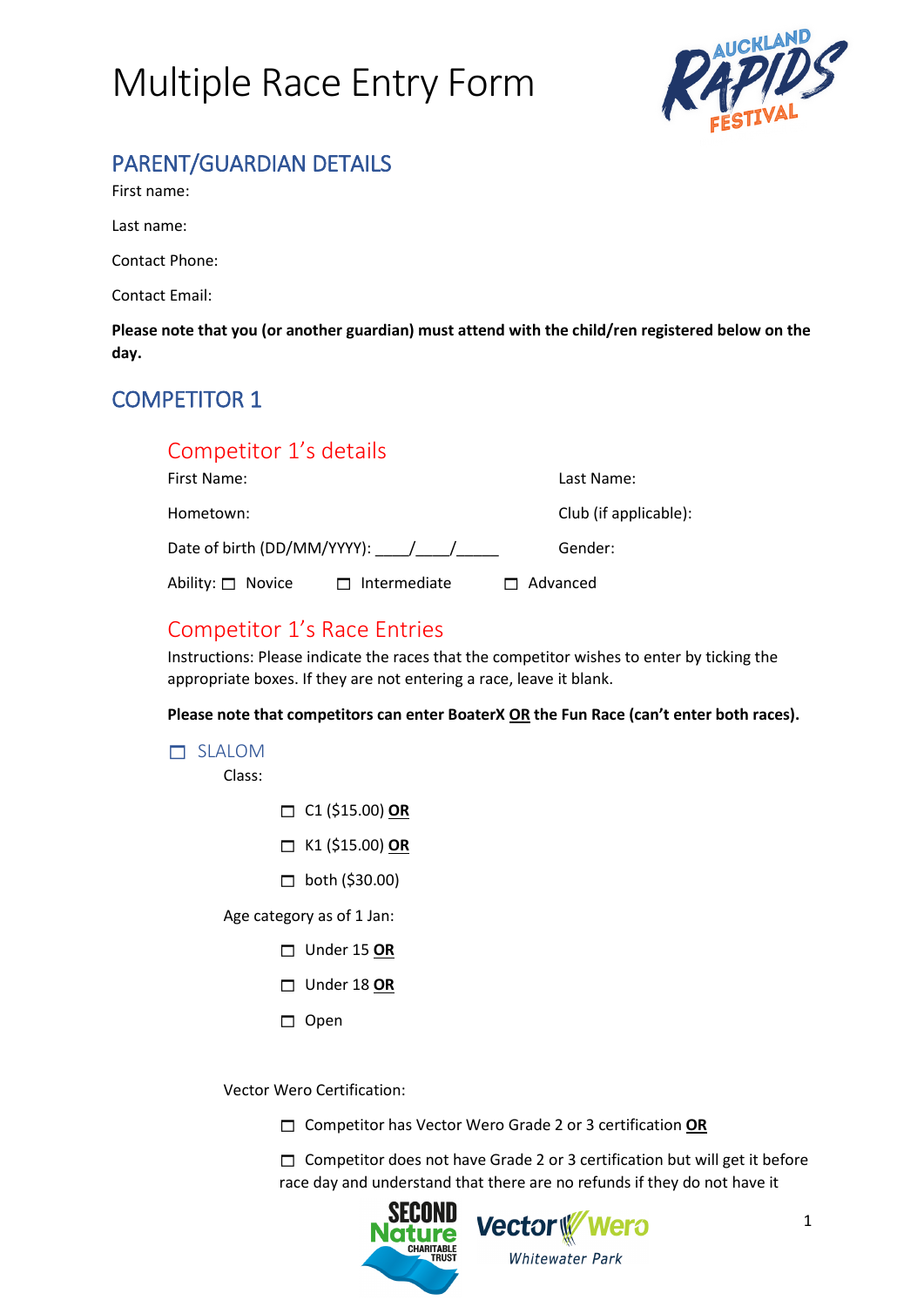

Race practice:

- Competitor would like to practice from 9am 9.30am **OR**
- $\Box$  Competitor does not wish to practice on the day

### $\Box$  FUN RACE (\$15.00)

Vector Wero Certification:

Competitor has Vector Wero Grade 2 certification **OR**

 $\Box$  Competitor does not have Grade2 certification but will get it before race day and understand that there are no refunds if they do not have it

#### Race practice:

Competitor would like to practice from 9am – 9.30am **OR**

 $\Box$  Competitor does not wish to practice on the day

## $\Box$  BOATERX (\$30.00)

Vector Wero Certification:

Competitor has Vector Wero Grade 3 certification **OR**

 $\Box$  Competitor does not have Grade 3 certification but will get it before race day and understand that there are no refunds if they do not have it

Race practice:

Competitor would like to practice from 9am – 9.30am **OR**

 $\Box$  Competitor does not wish to practice on the day

## COMPETITOR 2

| Competitor 1's details |                                                  |                       |
|------------------------|--------------------------------------------------|-----------------------|
| First Name:            |                                                  | Last Name:            |
| Hometown:              |                                                  | Club (if applicable): |
|                        | Date of birth (DD/MM/YYYY): $\frac{1}{\sqrt{2}}$ | Gender:               |
| Ability: $\Box$ Novice | Intermediate                                     | $\Box$ Advanced       |

## Competitor 2's Race Entries

Instructions: Please indicate the races that the competitor wishes to enter by ticking the appropriate boxes. If they are not entering a race, leave it blank.

**Please note that competitors can enter BoaterX OR the Fun Race (can't enter both races).**

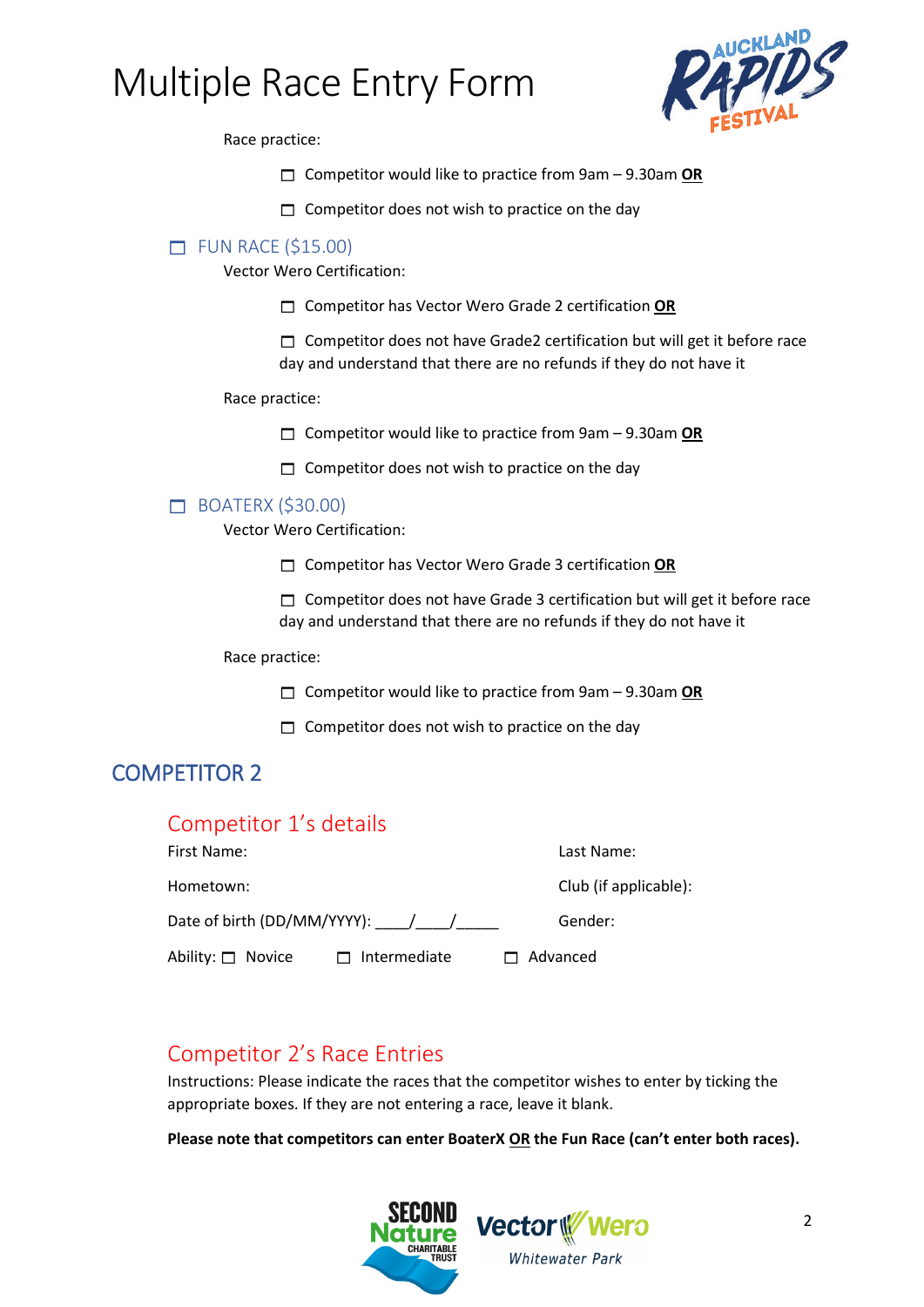

SLALOM

Class:

C1 (\$15.00) **OR**

K1 (\$15.00) **OR**

 $\Box$  both (\$30.00)

Age category as of 1 Jan:

- Under 15 **OR**
- Under 18 **OR**
- $\Box$  Open

Vector Wero Certification:

Competitor has Vector Wero Grade 2 or 3 certification **OR**

 $\Box$  Competitor does not have Grade 2 or 3 certification but will get it before race day and understand that there are no refunds if they do not have it

#### Race practice:

- Competitor would like to practice from 9am 9.30am **OR**
- $\Box$  Competitor does not wish to practice on the day

## $\Box$  FUN RACE (\$15.00)

Vector Wero Certification:

- Competitor has Vector Wero Grade 2 certification **OR**
- $\Box$  Competitor does not have Grade2 certification but will get it before race day and understand that there are no refunds if they do not have it

Race practice:

- Competitor would like to practice from 9am 9.30am **OR**
- $\Box$  Competitor does not wish to practice on the day

## **BOATERX (\$30.00)**

Vector Wero Certification:

Competitor has Vector Wero Grade 3 certification **OR**

 $\Box$  Competitor does not have Grade 3 certification but will get it before race day and understand that there are no refunds if they do not have it

Race practice:

- Competitor would like to practice from 9am 9.30am **OR**
- $\Box$  Competitor does not wish to practice on the day

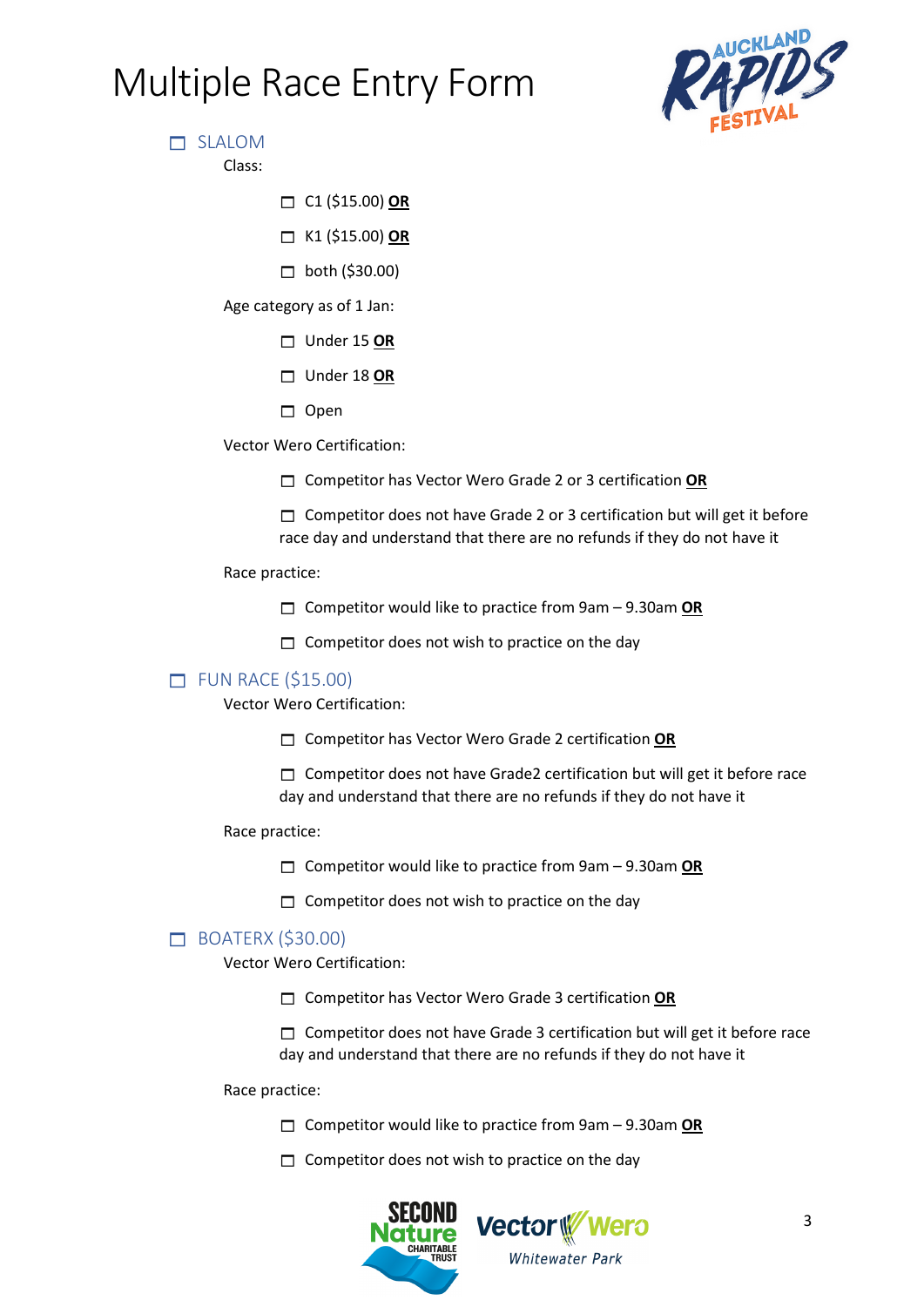

# COMPETITOR 3

## Competitor 3's details

| First Name:                     |                     | Last Name:            |
|---------------------------------|---------------------|-----------------------|
| Hometown:                       |                     | Club (if applicable): |
| Date of birth (DD/MM/YYYY): / / |                     | Gender:               |
| Ability: □ Novice               | $\Box$ Intermediate | $\Box$ Advanced       |

## Competitor 3's Race Entries

Instructions: Please indicate the races that the competitor wishes to enter by ticking the appropriate boxes. If they are not entering a race, leave it blank.

**Please note that competitors can enter BoaterX OR the Fun Race (can't enter both races).**

### SLALOM

Class:

- C1 (\$15.00) **OR**
- K1 (\$15.00) **OR**
- $\Box$  both (\$30.00)

Age category as of 1 Jan:

- Under 15 **OR**
- Under 18 **OR**
- $\Box$  Open

Vector Wero Certification:

Competitor has Vector Wero Grade 2 or 3 certification **OR**

 $\Box$  Competitor does not have Grade 2 or 3 certification but will get it before race day and understand that there are no refunds if they do not have it

Race practice:

- Competitor would like to practice from 9am 9.30am **OR**
- $\Box$  Competitor does not wish to practice on the day

## $\Box$  FUN RACE (\$15.00)

Vector Wero Certification:

Competitor has Vector Wero Grade 2 certification **OR**

□ Competitor does not have Grade2 certification but will get it before race day and understand that there are no refunds if they do not have it